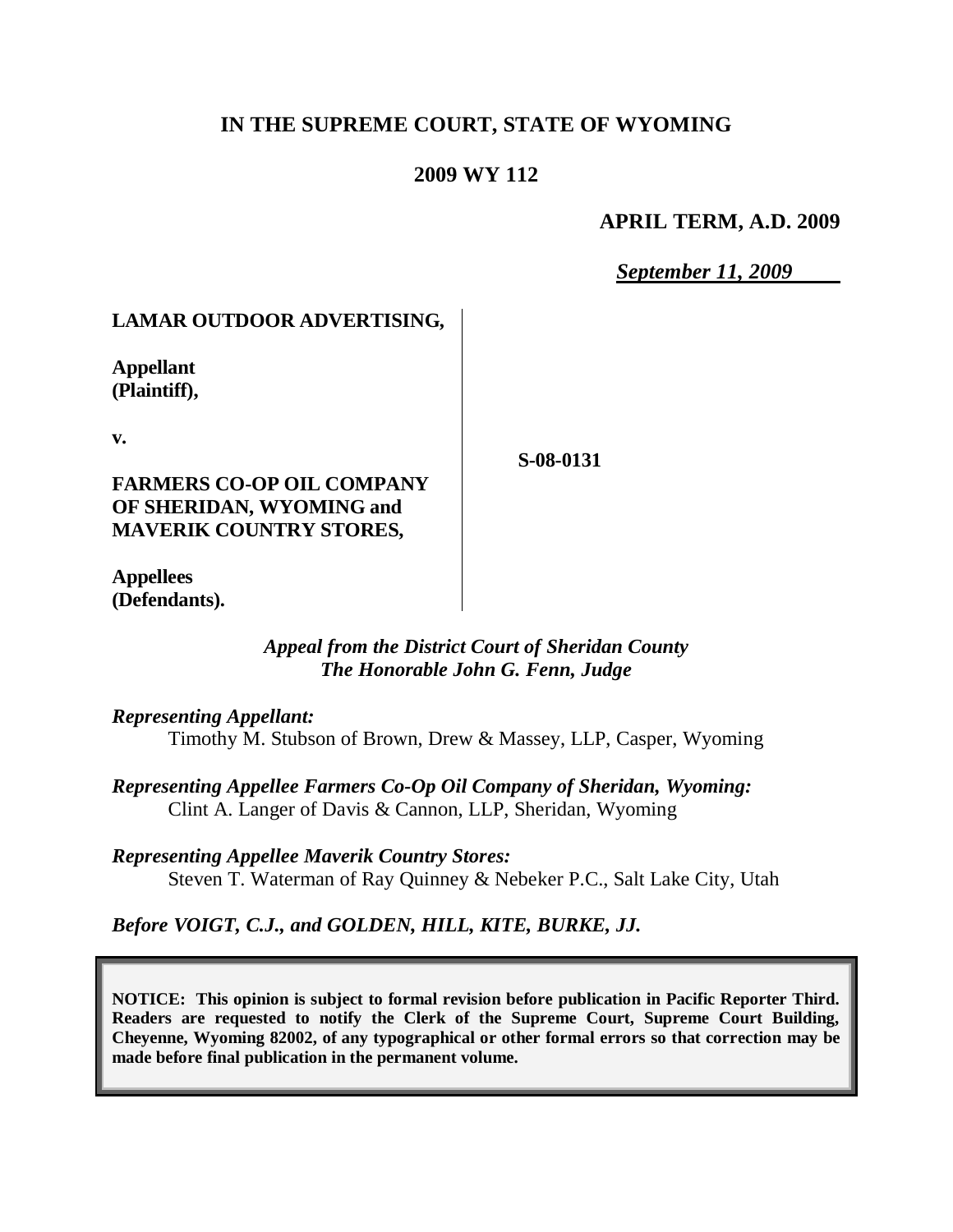**GOLDEN**, Justice.

[¶1] During litigation among Lamar Outdoor Advertising (Lamar), Farmers Co-Op Oil Company of Sheridan, Wyoming (Farmers), and Maverik Country Stores (Maverik)<sup>1</sup> concerning Lamar's claim that the other parties had not honored Lamar's lease-based right of first refusal that provided Lamar the opportunity to purchase certain property upon which Lamar maintained an advertising sign, the parties executed a settlement agreement, the meaning of one provision of which is now before us in this appeal. Lamar appeals the district court's summary judgment order that under the terms of the parties' unambiguous settlement agreement the City of Sheridan had failed to act on Lamar's variance application within eight weeks from the date the variance application was submitted and, consequently, the parties remained bound by the terms of their settlement agreement. For the reasons set forth below, we affirm the district court's order.

#### **ISSUES**

[¶2] Lamar states these issues:

 $\overline{a}$ 

1. Whether the district court erred by misinterpreting the plain and unambiguous language of a conditional settlement agreement between the parties to this litigation.

2. Whether the language in the parties' agreement was ambiguous and requires additional factual findings regarding the circumstances surrounding the agreement.

Farmers and Maverik jointly state this issue:

Whether the trial court properly enforced the settlement agreement of the parties, dismissing the case and ordering Lamar to remove its billboard sign?

[¶3] In Lamar's reply brief, it states these new issues were raised in its opponents' brief:

<sup>1</sup> Throughout the record in this case, and in the Notice of Appeal filed with this Court, an apostrophe has been placed either before or after the "s" in "Farmers". Also, a "c" has been placed in "Maverik". Upon further review, we believe both are incorrect. We take this opportunity to remind the parties and counsel to be more diligent in assuring that proper names in captions and pleadings are correct.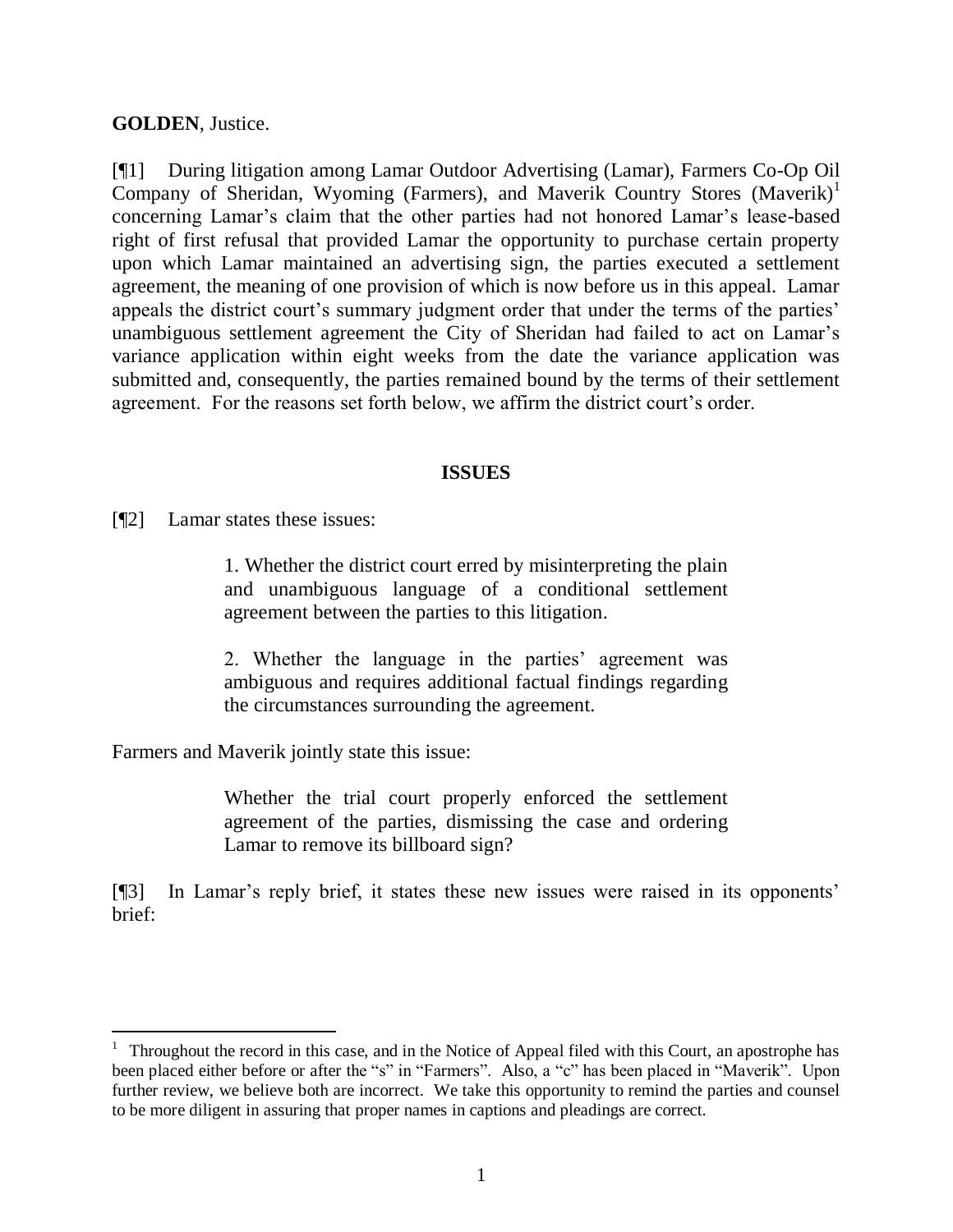1. Whether the governing standard of review requires this Court to accept all allegations of the prevailing party below as true.

2. Whether reading the terms of the settlement agreement with their plain meaning renders portions of the agreement meaningless.

3. Whether the record supports the conclusion that an affidavit of notice was not required in order to consider the variance request.

## **FACTS**

[¶4] Lamar initiated litigation to enforce a right of first refusal contained in a lease agreement for an outdoor advertising sign, that right requiring the lessor-owner of the property on which the sign was located to provide lessee Lamar with notice of a proposed sale of the leased property and the opportunity to purchase the leased property. Following protracted negotiations, the parties executed a settlement agreement which contains the provision which is the subject of this appeal. In the settlement agreement, the parties agreed to cooperate and submit an application for a variance to the City of Sheridan which, if granted, would permit a new sign location near the sign in question and permit a relocation of the sign. In addressing the timeframe for the submission of the variance application and the City's action on that variance application, the parties included in their settlement agreement the following paragraph five, the contested meaning of which now drives this appeal:

> The parties agree that the City of Sheridan shall have eight weeks from the date that the variance application contemplated in Paragraph 4 is submitted with all accompanying documentation required by the City of Sheridan. If the City of Sheridan denies the Variance application the agreements, obligations, releases and all other commitments contained in this agreement are null and void. If the City of Sheridan approves the application or fails to act on the application within the eight week period provided for herein the parties will be bound to the agreement contained herein. If the City of Sheridan fails to act upon the application because of any action or inaction by Lamar the parties will be nonetheless bound by the terms of this agreement to the extent permitted by law.

(Emphasis added.)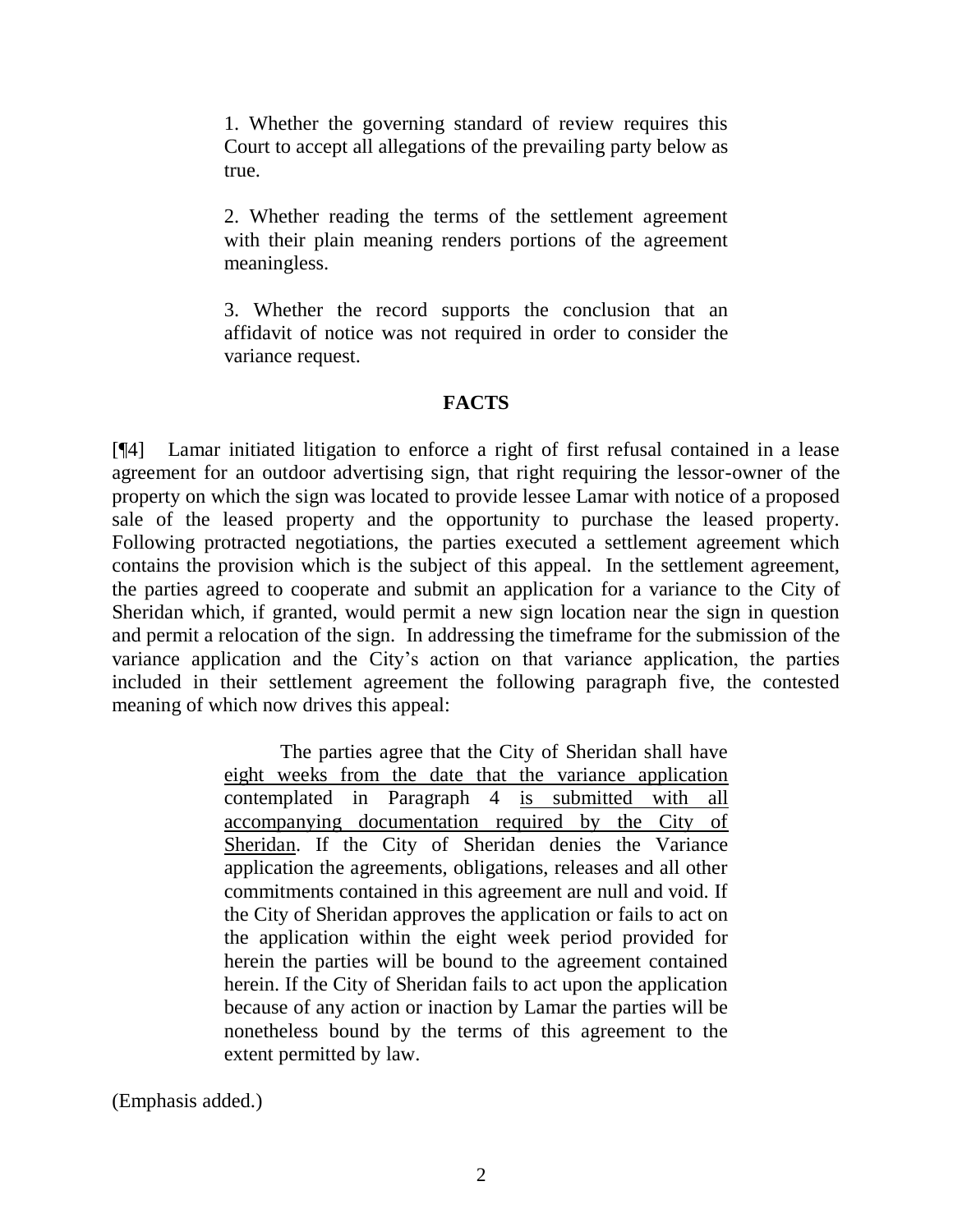[¶5] Lamar's counsel submitted the variance application to the City by letter dated Wednesday, August 2, 2006. The passage of eight weeks would have fallen on or about Thursday, September 28, 2006. On Wednesday, September 27, 2006, Lamar submitted to the City an affidavit executed by its agent, William A. Mentock, which stated:

#### AFFIDAVIT OF POSTING OF PUBLIC NOTICE SIGN, AND NOTIFICATION BY U.S. MAIL TO CONTIGUOUS PROPERTY OWNERS

## STATE OF WYOMING COUNTY OF SHERIDAN

BEFORE ME, the undersigned authority, personally appeared, who, after having first been duly sworn and put upon oath, says as follows:

1. That he is the agent (owner, agent for owner, attorney in fact for owner, etc.) of the property identified in the application for VAR 06-09 at 1251 First Ave E., to be heard before the Board of Adjustment at a public hearing to be held on October 12, 2006 and as such, is authorized to execute and make this Affidavit and is familiar with the matters set forth herein, and they are true to the best of his knowledge, information and belief.

2. That the Affiant has caused the mailing of the required letter of notification to property owners within 140 feet of the project boundary by U.S. Mail, on or before the  $28<sup>th</sup>$  day of September, 2006, and attaches hereto, as part of and incorporated herein, a complete list of the names and addresses of the persons entitled to notice.

3. That Affiant is aware of and understands that failure to execute the required public notice may cause the above identified hearing to be postponed and rescheduled only upon compliance with the public notice requirements.

[¶6] Farmers and Maverik assert, and Lamar does not disagree, that the City denied Lamar's variance application on October 12, 2006.

[¶7] On February 7, 2007, Farmers and Maverik filed their joint motion to dismiss with prejudice Lamar's litigation to enforce its lease-based right of first refusal, asserting that the City had failed to act on Lamar's variance application by October 2, 2006, which was eight weeks past August 2, 2006, the date on which Lamar had submitted it and, therefore, by operation of paragraph five of the settlement agreement, that agreement had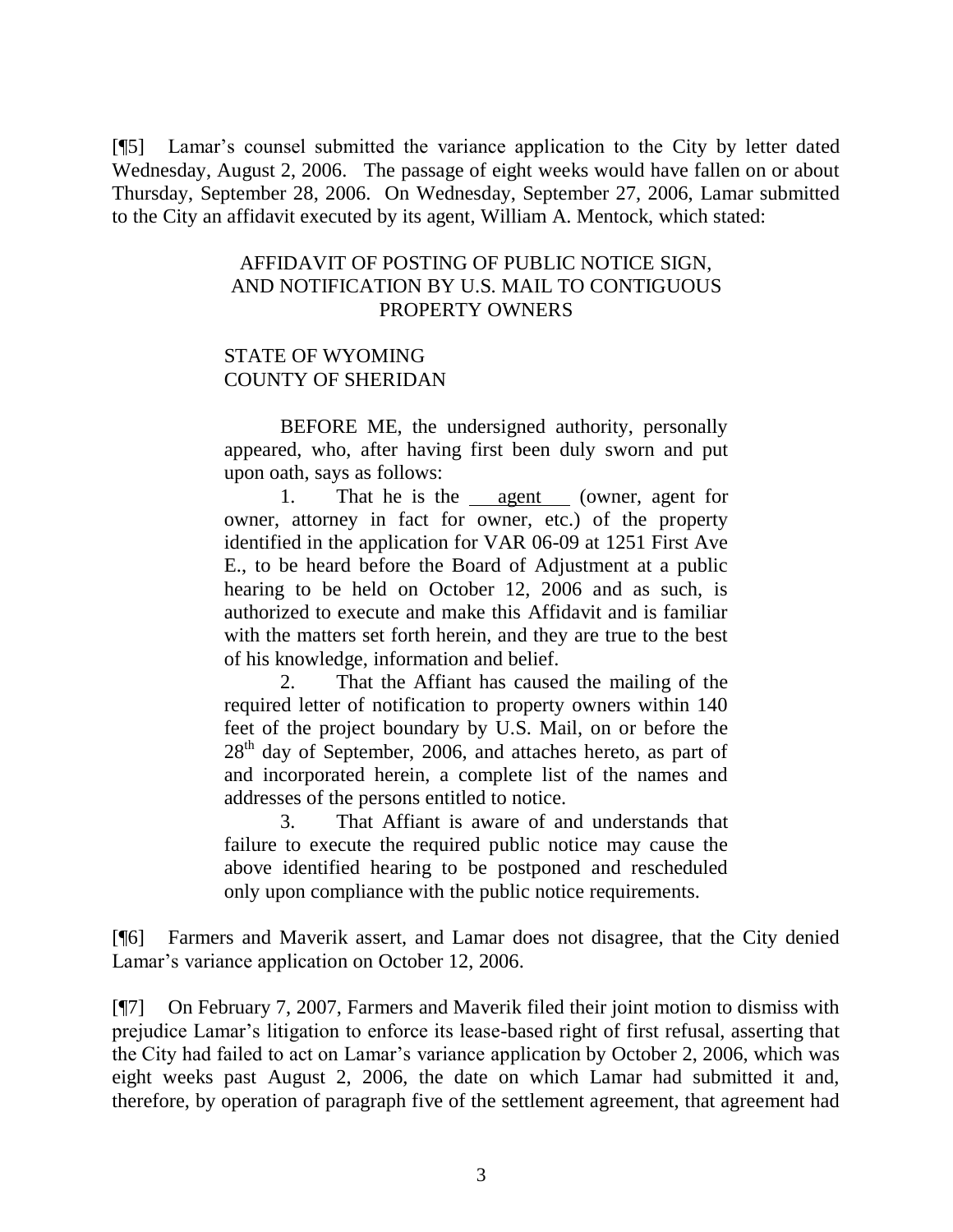become fully binding on the parties. In support of their joint motion, Farmers and Maverik attached a copy of the parties' settlement agreement and a copy of the letter from Lamar's counsel to the City of Sheridan, dated August 2, 2006, which stated that the variance application was attached. We note that the referenced variance application is not in this record; however, Lamar agrees that it submitted the variance application on that date.

[¶8] Lamar filed its response to Farmers and Maverik's joint motion to dismiss on February 23, 2007. In support of this response, Lamar attached, as Exhibit A, a copy of the affidavit of its agent, William A. Mentock, set out earlier in this opinion. Lamar's response argued that (1) the critical language of paragraph five of the settlement agreement was the City "shall have eight weeks from the date the Variance Application . . . is submitted **with all accompanying documentation required by the City** . . . ." (emphasis in original); (2) the variance application submitted by Lamar on August 2, 2006, did not include an affidavit of posting of public notice sign which document, according to follow-up meetings with the City, the City required in order to consider the variance application; (3) Lamar submitted the required affidavit document to the City on September 27, 2006; (4) the eight-week time frame stated in paragraph five of the settlement agreement began running on September 27, 2006; (5) the City's action denying the variance application on October 12, 2006, was within the eight-week time frame which started running on September 27, 2006; and, consequently, (6) the settlement agreement is null and void under paragraph five of that agreement because the City denied the variance application within that eight-week time frame.

[¶9] The district court held a hearing on Farmers and Maverik's joint motion to dismiss with prejudice and Lamar's response on February 27, 2008. In its brief, Lamar informs this Court that the district court without notice converted the joint motion to dismiss to a summary judgment motion by the court's consideration of material outside the pleadings; however, Lamar did not object to conversion and does not raise that as an issue here. *Cranston v. Weston Cty. Weed & Pest Bd.*, 826 P.2d 251, 254 (Wyo. 1992). Neither party designated a transcript of the motion hearing for our appellate record. On April 28, 2008, the district court entered its order granting summary judgment to Farmers and Maverik based upon the parties' evidentiary submissions, namely, the parties' settlement agreement, Lamar's counsel's letter dated August 2, 2006, and Lamar's Mentock affidavit, and based upon the parties' acknowledgement that the City of Sheridan acted on October 12, 2006, to deny Lamar's variance application. In relevant part, the district court's order stated:

> 1. Applying the summary judgment standard of review, the Court finds that there are no questions of material fact.

> 2. The affidavit attached to *Plaintiff's Response to Defendants' Joint Motion to Dismiss with Prejudice* does not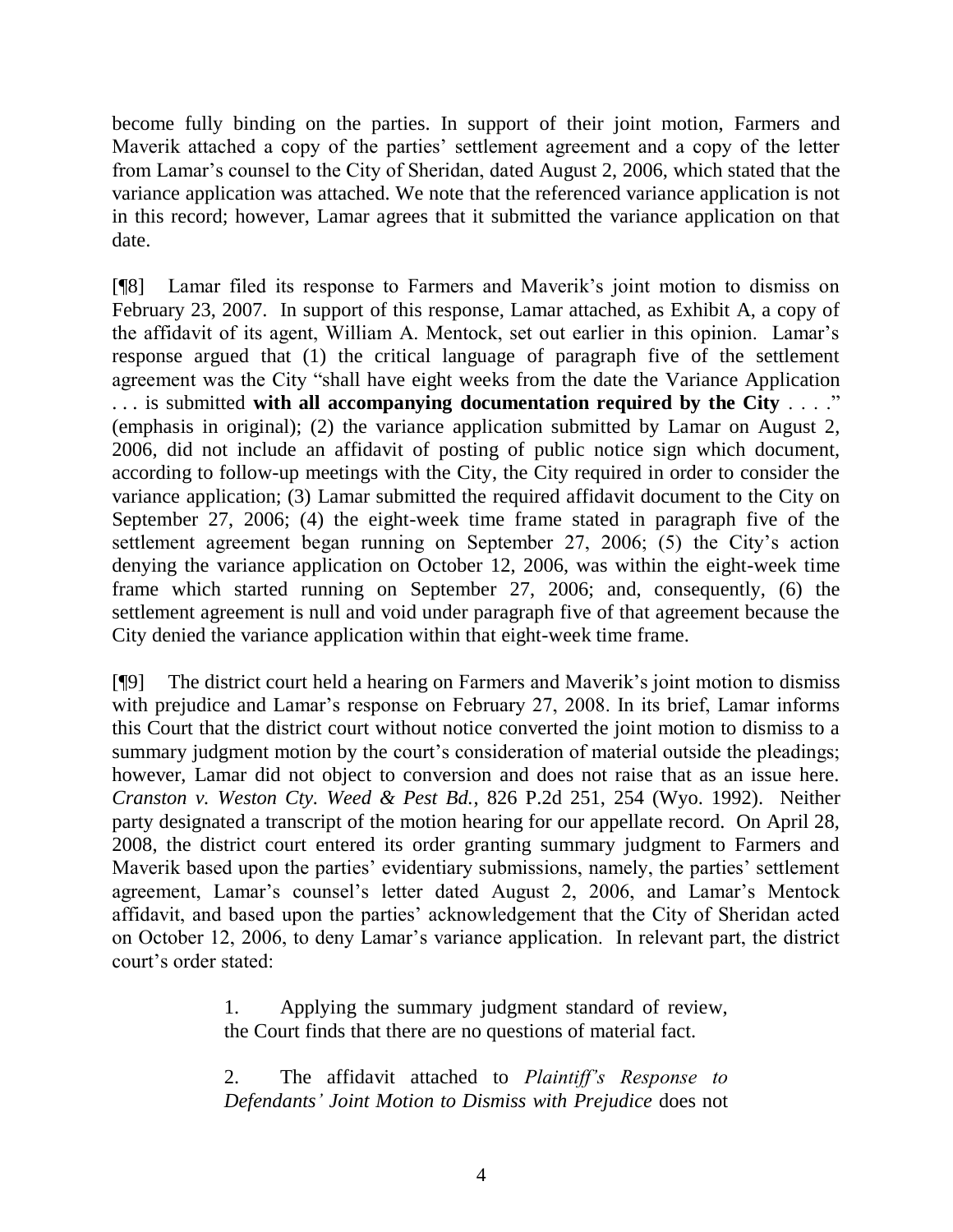raise material questions of fact, particularly since the hearing occurred more than eight weeks after the variance application was submitted to the City and since the affidavit could not have been submitted with the variance application.

Lamar timely filed its notice of appeal.

#### **STANDARD OF REVIEW**

[¶10] The district court converted Farmers and Maverik's joint motion to dismiss to a summary judgment proceeding in light of the exhibits attached to their joint motion to dismiss and the affidavit which Lamar attached to its response to their joint motion. Lamar correctly argues that we must review this appeal under our well-known summary judgment standard of review. In relevant part, W.R.C.P. 56(c) provides:

> The judgment sought shall be rendered forthwith if the pleadings, depositions, answers to interrogatories, and admissions on file, together with the affidavits, if any, show that there is no genuine issue as to any material fact and that the moving party is entitled to a judgment as a matter of law.

Concerning affidavits submitted in a summary judgment proceeding, W.R.C.P. 56(e) provides in relevant part:

> Supporting and opposing affidavits shall be made on personal knowledge, shall set forth such facts as would be admissible in evidence, and shall show affirmatively that the affiant is competent to testify to the matters stated therein. Sworn or certified copies of all papers or parts thereof referred to in an affidavit shall be attached thereto or served therewith.

In our review:

We treat the summary judgment movant's motion as though it has been presented originally to us. *Havens* [*v. Hoffman*]*,* 902 P.2d [219] at 220 [(Wyo. 1995)]. We use the same materials in the record that was before the district court. *Hatton v. Energy Elec. Co*., 2006 WY 151, ¶ 8, 148 P.3d 8, 12 (Wyo. 2006). Using the materials in the record, we examine them from the vantage point most favorable to the nonmoving party opposing the motion, giving that party the benefit of all favorable inferences which may fairly be drawn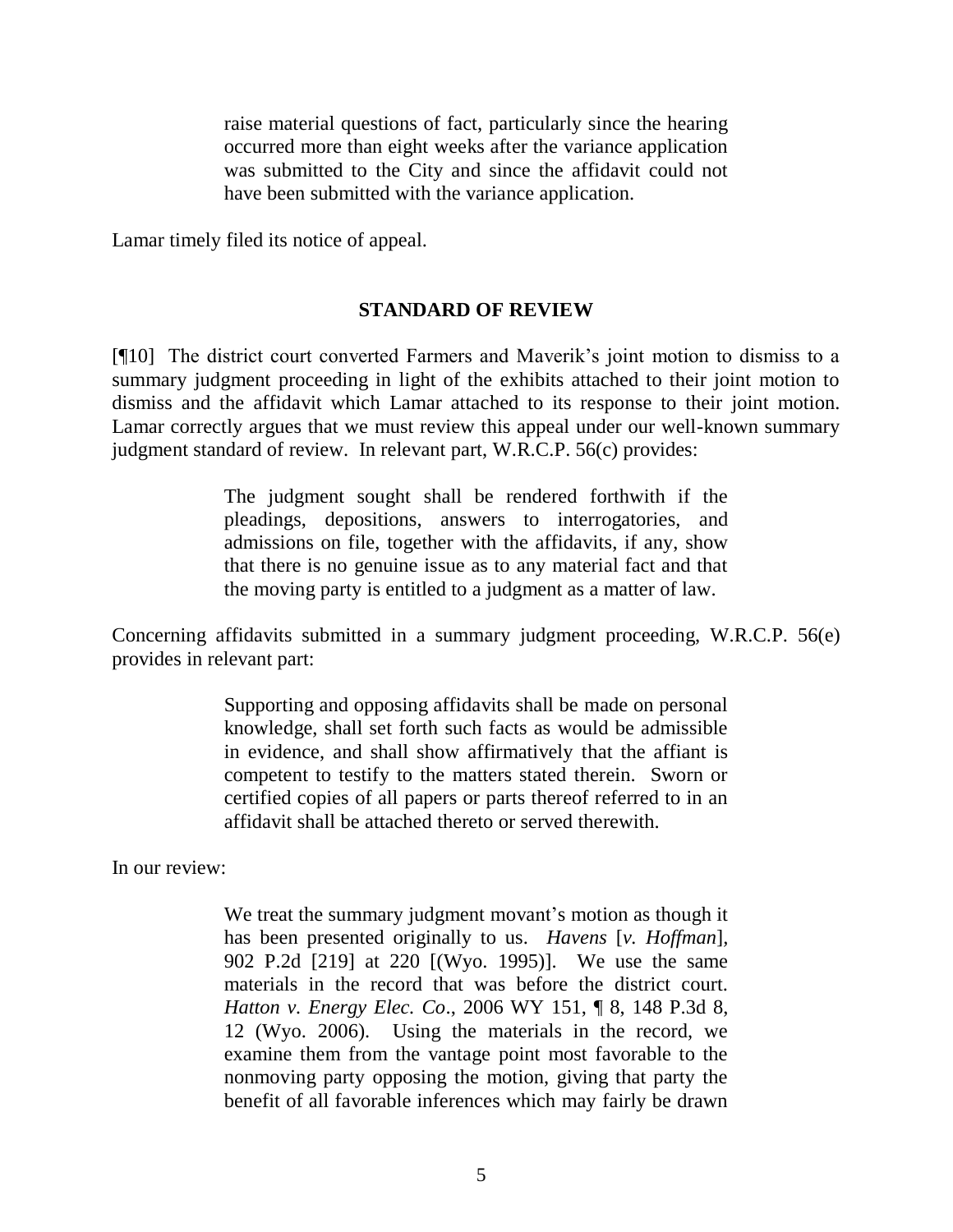from the materials. *Rino* [*v. Mead*], [2002 WY 144,] ¶ 12, 55 P.3d [13] at 17 [(Wyo. 2002)]. . . . If doubt exists about the presence of genuine issues of material fact after we have reviewed the record, we resolve that doubt against the movant. *Jacobson* [*v. Cobbs*], [2007 WY 99,] ¶ 7, 160 P.3d [654] at 656 [(Wyo. 2007)]. The nonmoving party opposing the summary judgment motion has no obligation to counter the motion with materials beyond the pleadings until the movant has made a prima facie showing that genuine issues of material fact do not exist. *Rino*, ¶ 23, 55 P.3d at 20. We review questions of law *de novo* without giving any deference to the district court's determinations. *Hatton*, ¶ 8, 148 P.3d at 12.

*Bangs v. Schroth*, 2009 WY 20, ¶ 20, 201 P.3d 442, 452 (Wyo. 2009).

## **DISCUSSION**

[¶11] Based upon the two exhibits attached to their joint motion to dismiss, Farmers and Maverik's straightforward argument is that Lamar submitted its variance application on August 2, 2006, which started the eight-week clock as provided in paragraph five of the parties' settlement agreement; the parties agree that the City acted on Lamar's variance application when it denied it on October 12, 2006; the eight-week clock from August 2, 2006, expired on or about October 2, 2006; therefore, that eight-week clock had expired before the City's October 12, 2006, denial action and, consequently, under the language of paragraph five of the parties' agreement, the settlement agreement becomes fully binding.

[¶12] Lamar counters Farmers and Maverik's argument by relying upon the Mentock affidavit attached to Lamar's response. We have examined that affidavit in light of the requirements of W.R.C.P. 56(e) that an affidavit (1) be made on personal knowledge; (2) set forth facts which are admissible in evidence; (3) demonstrate the affiant's competency to testify on the subject matter of the affidavit; and (4) have attached to it the papers and documents to which it refers. *Bangs*, ¶ 15, 201 P.3d at 449. We find this affidavit to fall short of these requirements. The affiant states he "is familiar with the matters set forth herein, and they are true to the best of his knowledge, information and belief." That statement does not meet the "personal knowledge" requirement. *Lopez-Carrasquillo v. Rubianes*, 230 F.3d 409, 414 (lst Cir. 2000) (affidavit stating "it is correct in all its parts to the best of my knowledge" is insufficient as a proffer of evidence because not based on affiant's personal knowledge); *Wuliger v. Eberle*, 414 F.Supp.2d 814, 818 (N.D. Ohio 2006) (information averred to the best of the affiant's knowledge or belief is insufficient to meet the requirements of F.R.C.P. 56(e)); *Pace v. Copobianco*, 283 F.3d 1275, 1278